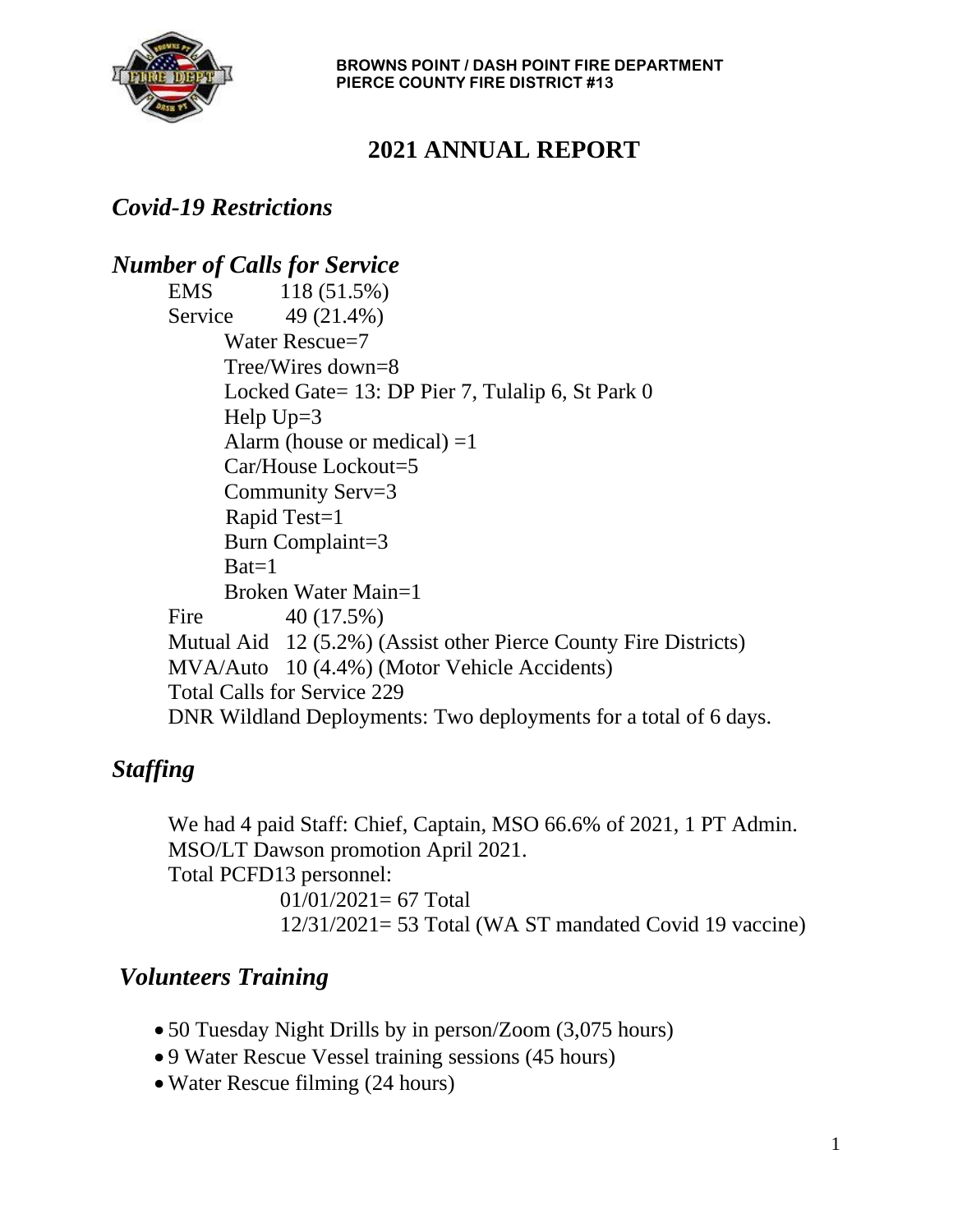#### **BROWNS POINT / DASH POINT FIRE DEPARTMENT PIERCE COUNTY FIRE DISTRICT #13**



- Target Solutions online training (3816 hours)
- PCFD13 District Lifepak training (225 hours)
- One Fire Fighter Academy: 22 recruits (4,226 hours)
- WSP Live Fire Instructor course (32 Hours)
- Dept of Nat Resources Shelter training (50 hours)
- Draeger Class (32 hours)
- BP Live Burn (333.5 hours)
- Safety Educator 1 (80 hours)
- Building Organizational Support for Community Risk Reduction (16 hours)
- WA Fire Chiefs Fire Officer 111 (66 hours)
- Boater Safety Cards (15 Hours)
- Safety Officer Class Watkins (16 hours)
- Schnitzer Steel training (152 hours)
- District Walks (180 hours)
- Red Card 7 people (224 hours)
- Chaplain Pat Ellis discussion on peer support (32 hours)
- Fire Instructor 1 (240 hours)
- Fire Instructor II (80 hours)
- Fire Officer 1(200 hours)
- Fire Officer II (80 hours)
- Firefighter II (280 hours)

#### *Volunteers Training Hours 13,520K*

## *Out of District Training*

- Snure Bid Law Seminar
- WFCA Conference-Tulalip (40 hours)
- Columbus Ohio Conference class time (10 hours)
- Snure Laws Update Seminar
- North Bend live training with Academy (160 hours)
- LifeTek CPR Instructor training (16 hours)
- WA State Parks CPR Training (40 hours)
- Auto Pulse Seminar at Gig Harbor Fire MSO (3 hours) *Out of District Training (269 hours)*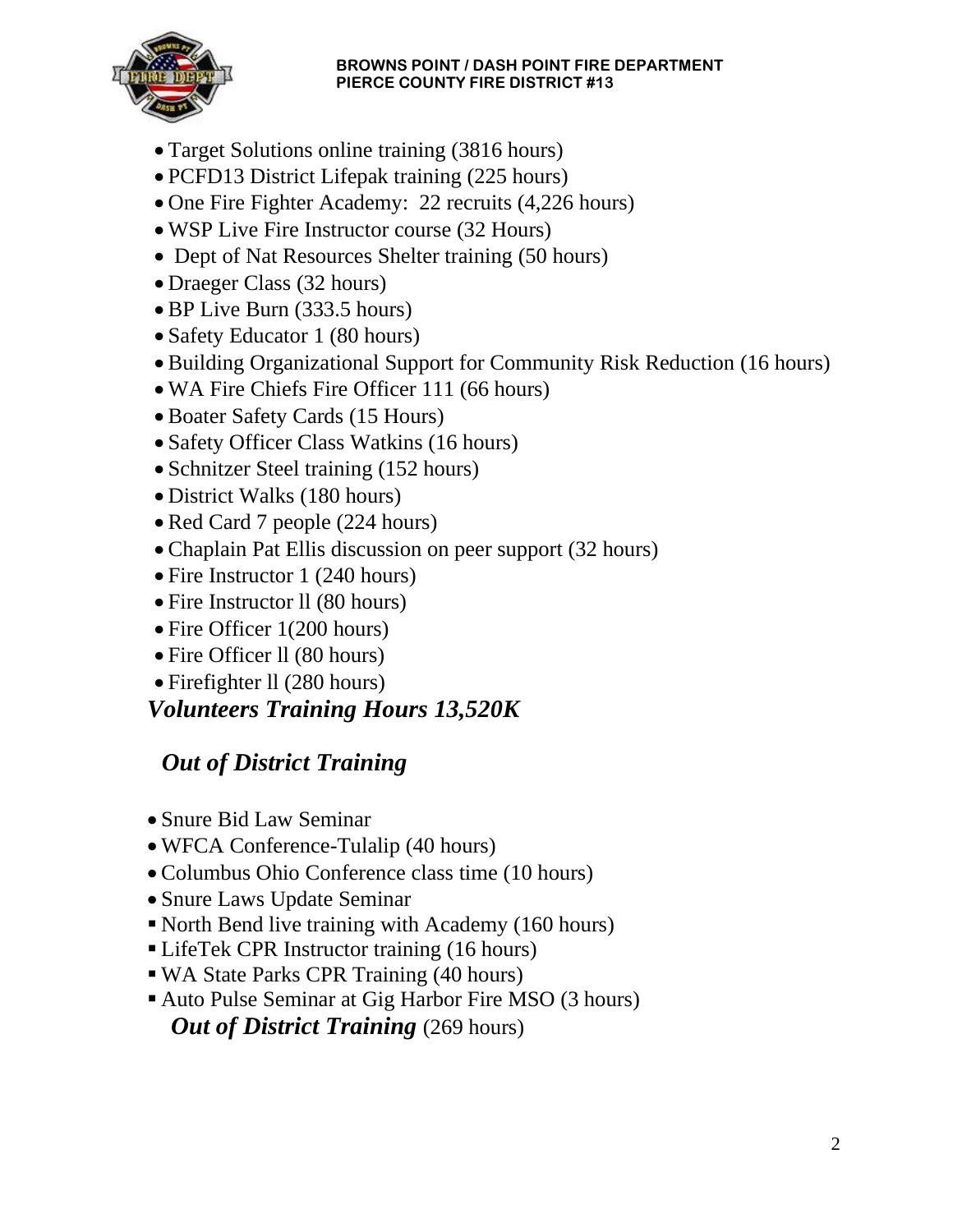

## *Community Involvement and Activities*

- Cub Scouts First Aid Kits (18 hours)
- Presbyterian Church Preschool (24 hours)
- Two Santa Runs (4 Hours)
- Browns Point Silent Auction Winner (2 hours)
- Turkey Trot (6 hours)
- Dash Point Fundraiser (14 hours)
- BPIC Easter Drive Thru (8 hours)
- 1 Birthday Party (3 hours)
- Tacoma Air Show 3 days (36 hours)
- Dash Point Christmas Tree raising (25 hours)
- 2 CPR classes with Costco Wholesale (16 hours)  *Community Involvement* (156 hours)

### *Facilities & Equipment Maintenance*

- Boundary survey Station 77
- Roto Router outside spicket maintenance
- New Air Compressor for Station 76
- New Generator for Stationtion76
- Station 76 roof repair
- New locks Station 76 & 77
- Cabinet for flammable liquid
- Fire Hose Covers
- G Extreme Jacket and Pant 5 Sets
- Purchase of Rex Portable Stretcher
- Purchase of Auto Pulse System
- Purchase of Cub data dock-gas detectors

#### *Vehicles*

| Description         |           |         | Year/Age Mileage Engine hours |
|---------------------|-----------|---------|-------------------------------|
| Engine 77           | 2001 / 20 | 52,503K | 4,115                         |
| Engine 76           | 2001 / 20 | 43,116K |                               |
| Braun Ambulance A76 | 2019/2    | 9.404K  |                               |
| Brush Truck, BR76   | 2004/17   | 27,313K |                               |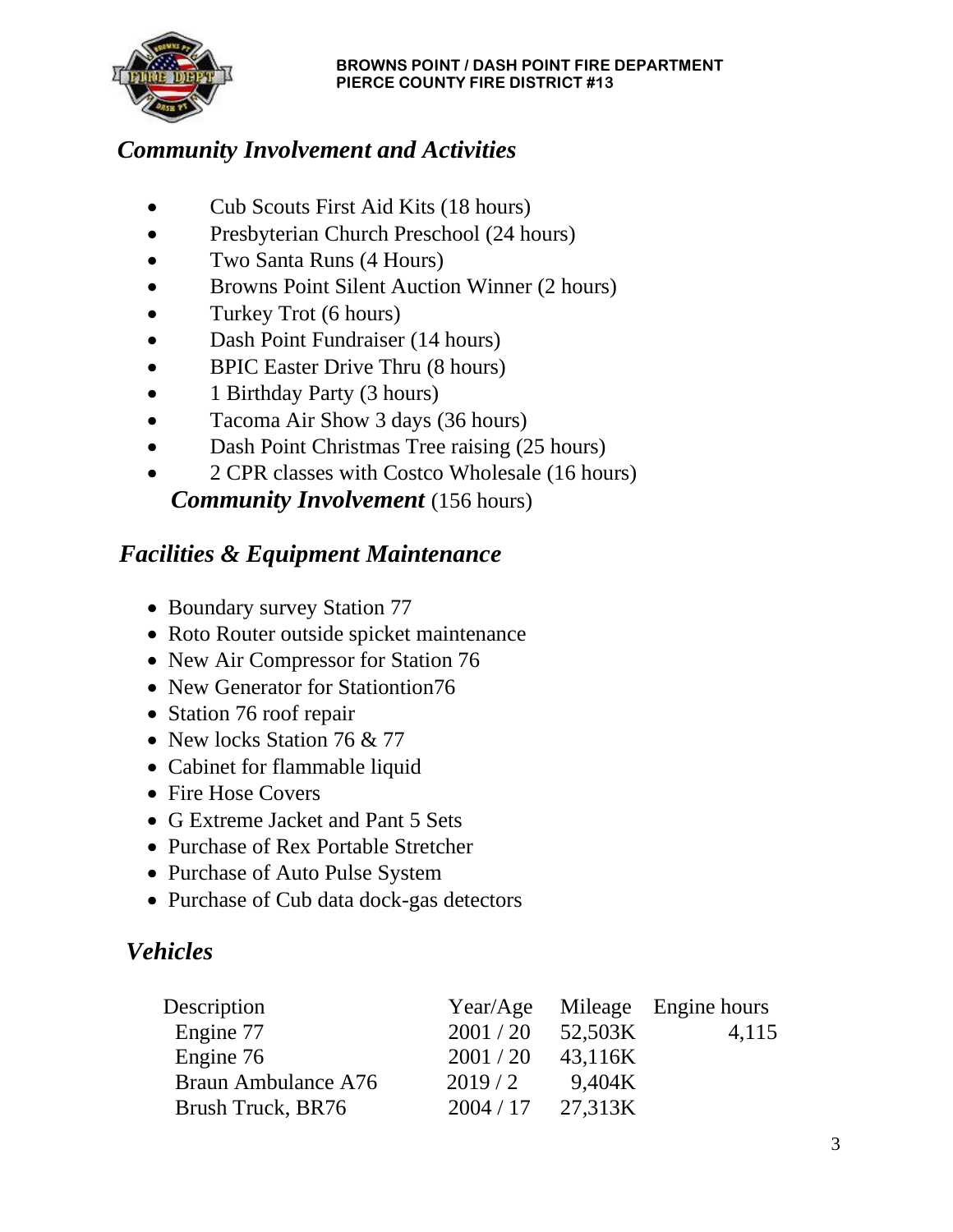#### **BROWNS POINT / DASH POINT FIRE DEPARTMENT PIERCE COUNTY FIRE DISTRICT #13**



| Ford Pickup, R77                    | 2019/2    | 6,463K   |    |
|-------------------------------------|-----------|----------|----|
| Water Rescue Vessel, MAR77 2017 / 4 |           |          | 65 |
| Command Vehicle, C77 Old 2004 / 17  |           | 153,573K |    |
| Command Vehicle, C77 New 2021/5     |           | 46       |    |
| Command Vehicle, B77                | 2004 / 17 | 117,431K |    |
| Command Vehicle, U76                | 2006/15   | 150,657K |    |

- All vehicles serviced annually
- All fire engines pump evaluated and certified

### *Financial Highlights*

- 2021 Expenditures: \$822,589.11 under budget by -1.8%. \*Expenditure dollars include transfer from expense to reserve dollars of (\$100,000)
- 2021 Property Tax Revenue: Budgeted \$836,900/Actual \$861,475.44
- 2021 Misc deposits \$28,289.68.
- Revenue carryover for 1st Quarter 2022 Operating Expenses: \$210,564.00

#### *Strategic Planning Activities*

#### *Proposed Town Center Development*

- Ongoing negotiations with owner /developer to discuss Fire District impacts on the Town Center Project.
- Evaluating to remodel of Station 77. Due to the increase of service needs once the assisted living facility opens.
- Reviewing equipment and personnel needs once the Town Center Project begins.

#### *On-Going Updates*

- Reviewed and updated the Business Plan, Work Plan and Strategic Planning documents.
- Reviewed and revised the Strengths, Weaknesses, Opportunities and Threats matrix.
- Reviewed and updated the Fleet Replacement Planning matrix.
- Website was updated.